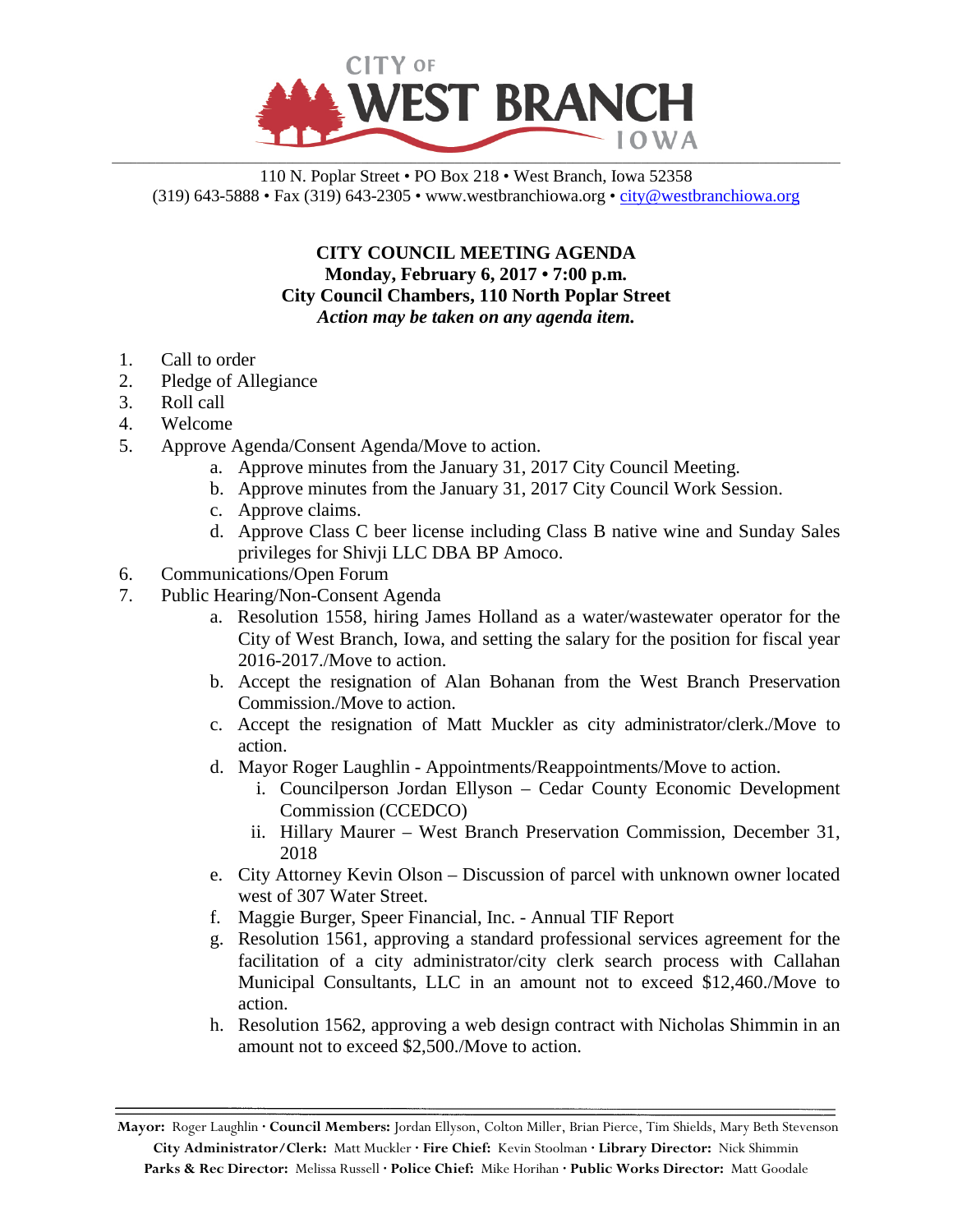

110 N. Poplar Street • PO Box 218 • West Branch, Iowa 52358 (319) 643-5888 • Fax (319) 643-2305 • www.westbranchiowa.org •  $\text{city@westbranchiowa.org}$ 

## **CITY COUNCIL MEETING AGENDA Monday, February 6, 2017 • 7:00 p.m. (continued) City Council Chambers, 110 North Poplar Street** *Action may be taken on any agenda item.*

- i. Resolution 1563, approving an engineering services agreement with Veenstra  $\&$ Kimm, Inc for College Street and Second Street Improvements in an amount not to exceed \$72,700./Move to action.
- j. Resolution 1564, ordering notice of public hearing on proposed plans and specifications, proposed form of contract and estimate of cost for construction of the Main Street Sidewalk - Phase 4 Project for the City of West Branch, Iowa, and the taking of bids therefor./Move to action.
- k. Resolution 1565, ordering notice of public hearing on proposed plans and specifications, proposed form of contract and estimate of cost for construction of the North First Street Improvements Project for the City of West Branch, Iowa, and the taking of bids therefor./Move to action.
- l. Resolution 1566, awarding the construction contract for the Main Street Water Main Improvements Project./Move to action.
- m. Resolution 1567, awarding the construction contract for the Sanitary Sewer Rehabilitation - Phase 2 Project./Move to action.
- n. Resolution 1568, approving Change Order Three, Revised in the amount of \$13,530.59 on the 4<sup>th</sup> Street Reconstruction Project./Move to action.
- o. Resolution 1569, approving Change Order Five in the amount of \$2,524.44 and Pay Estimate Number 6 in the amount of  $$33,361.15$  on the 4<sup>th</sup> Street Reconstruction Project./Move to action.
- p. City Attorney Kevin Olson Discussion of potential update of the West Branch Urban Renewal Plan, Amended and Restated, May 2016
- q. Resolution 1570, approving a proposal with Nesper Sign Advertising, Inc. in an amount not to exceed \$769.20 to remove existing vinyl graphics from wayfinding signage and replace with new graphics./Move to action.
- r. Resolution 1571, approving participation of the Hoover Presidential Foundation on the West Branch Preservation Commission and in the planning process for Hoover's Hometown Days./Move to action.
- s. Resolution 1571, approving participation of the communications manager of the Hoover Presidential Foundation on the West Branch Preservation Commission./Move to action.
- 8. City Staff Reports
- 9. Comments from Mayor and Council Members
- 10. Adjournment

**Mayor:** Roger Laughlin **· Council Members:** Jordan Ellyson, Colton Miller, Brian Pierce, Tim Shields, Mary Beth Stevenson **City Administrator/Clerk:** Matt Muckler **· Fire Chief:** Kevin Stoolman **· Library Director:** Nick Shimmin **Parks & Rec Director:** Melissa Russell **· Police Chief:** Mike Horihan **· Public Works Director:** Matt Goodale